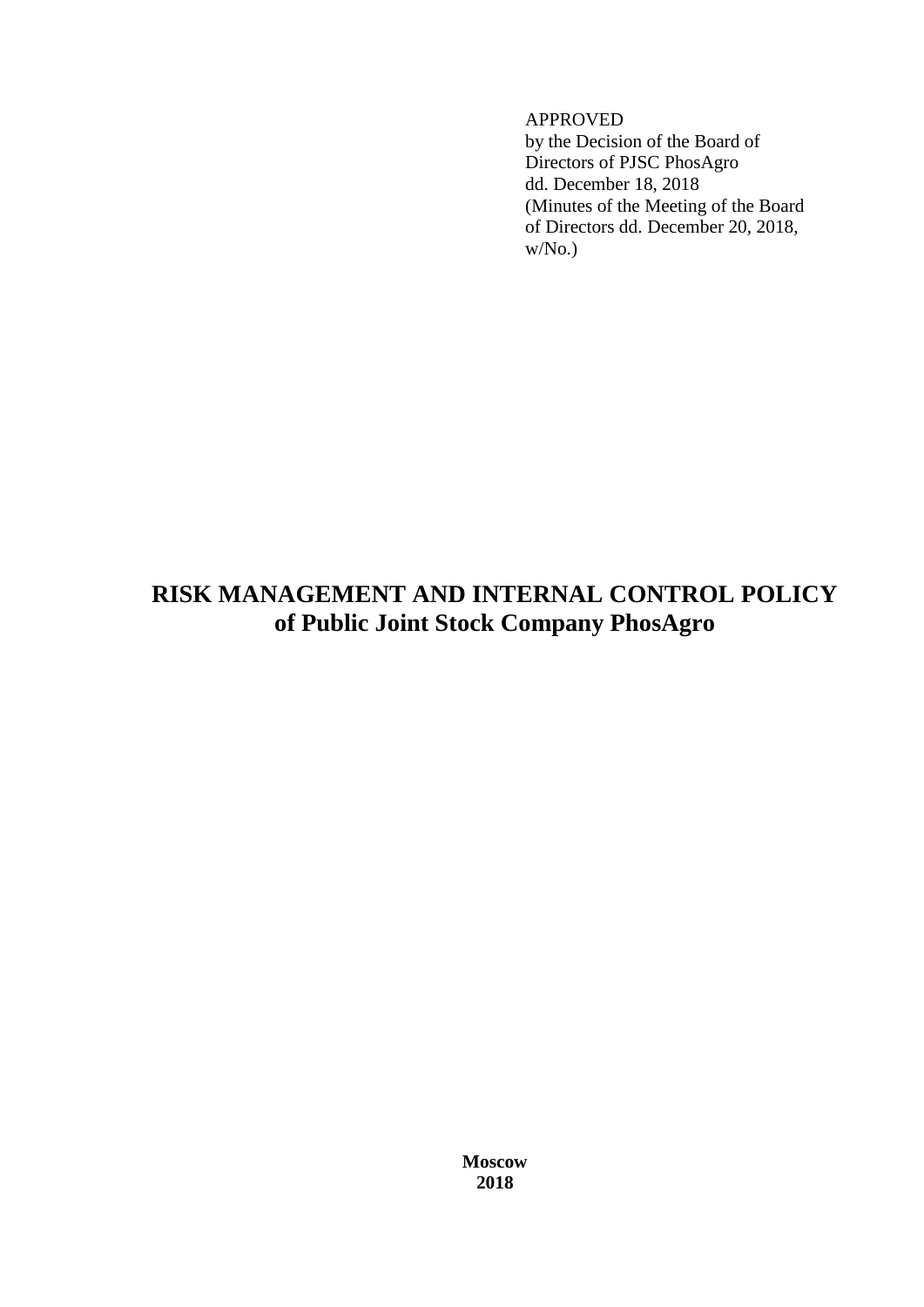# **TABLE OF CONTENTS**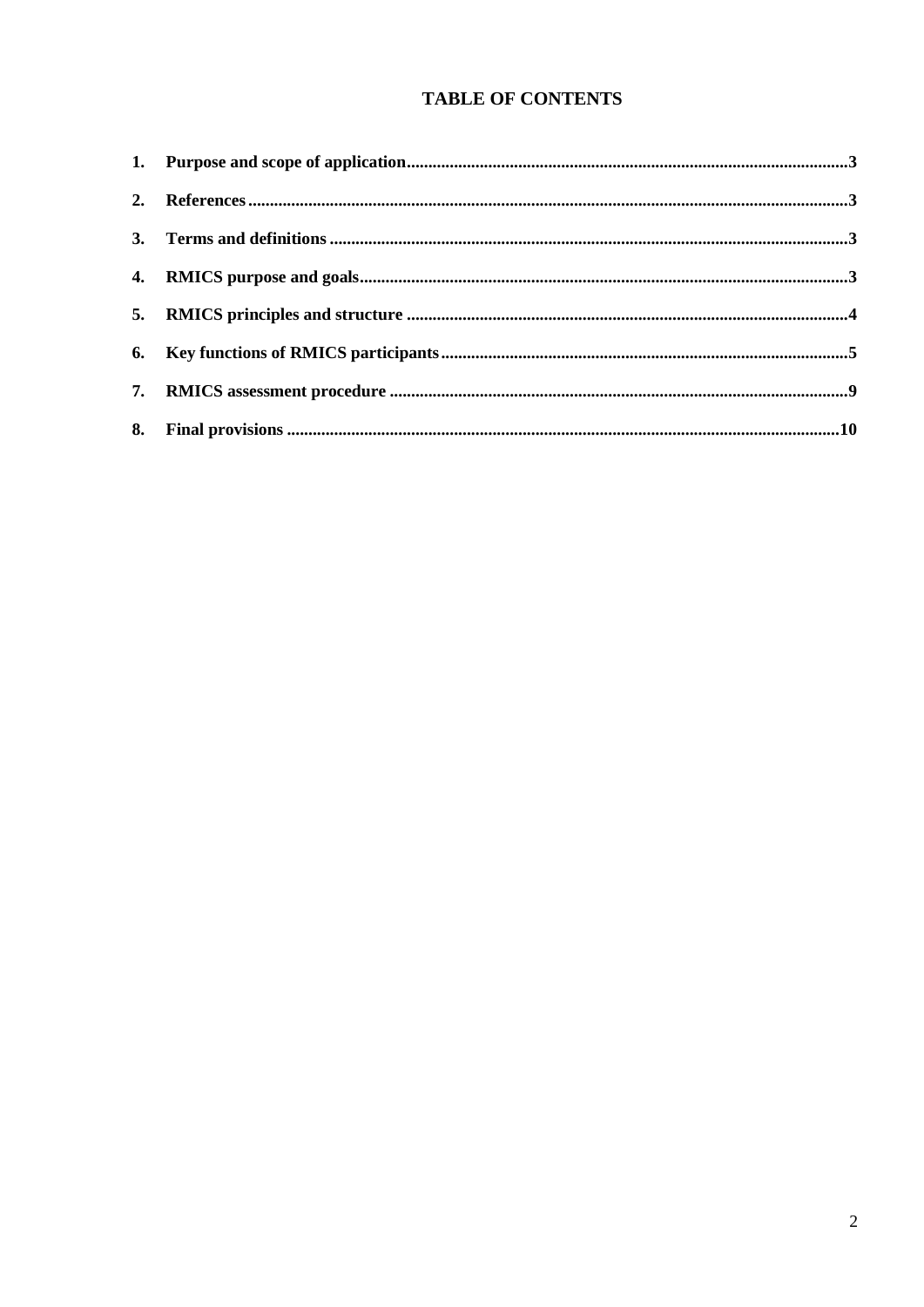# **1. Purpose and scope of application**

- 1.1. This PhosAgro Risk Management and Internal Control Policy (the 'Policy') establishes the main goals of risk management and internal control, principles of the risk management and internal control system ('RMICS') operations, the structure and key functions of RMICS participants, and the RMICS assessment procedure.
- 1.2. This Policy shall be binding upon all officials and business units of PhosAgro.

# **2. References**

- 2.1. The following recommendations and standards in the field of risk management and internal control have been used to prepare this Policy and implement the RMICS in the Company:
	- 2.1.1. 'Code of Corporate Governance' approved by the Bank of Russia Board of Directors on March 21, 2014
	- 2.1.2. 'Internal Control Integrated Framework' published by COSO, 2013
	- 2.1.3. 'Enterprise Risk Management Integrating with Strategy and Performance' published by COSO, 2017
	- 2.1.4. 'Risk Management', a series of Russian GOST/ISO standards

### **3. Terms and definitions**

- 3.1. The following main terms and definitions are used in this Policy:
	- 3.1.1. Company shall mean PhosAgro.
	- 3.1.2. RMICS shall mean the scope of organizational measures, methodologies, procedures, corporate culture standards, and actions taken by the Company to achieve an optimal balance between increasing costs, profitability and risks to ensure financial stability, efficient business conduct, asset safety, compliance with current legislation, the charter, and internal documents, and the timely drafting of accurate reports.

#### **4. RMICS purpose and goals**

- 4.1. The risk management and internal control system in the Company shall ensure unbiased, fair, and clear representation of the current state and prospects of the Company, reporting integrity and transparency, and reasonability and the acceptability of risks accepted by the Company.
	- 4.2. The Company has established the following organizational goals of the risk management and internal control system:
		- 4.2.1. Ensure reasonable confidence in the achievement of the Company's goals.
		- 4.2.2. Ensure financial and economic efficiency and reasonable resource use.
		- 4.2.3. Identify and manage risks.
		- 4.2.4. Ensure the safety of the Company's assets.
		- 4.2.5. Ensure the integrity and accuracy of accounting (financial), statistical, managerial, and other reporting.
		- 4.2.6. Control compliance with current legislation and the internal policies, regulations, and procedures of the Company.
- 4.3. The risk management and internal control system shall function at different governance levels taking into account the role of each level in the development, approval, application, and assessment of the risk management and internal control system: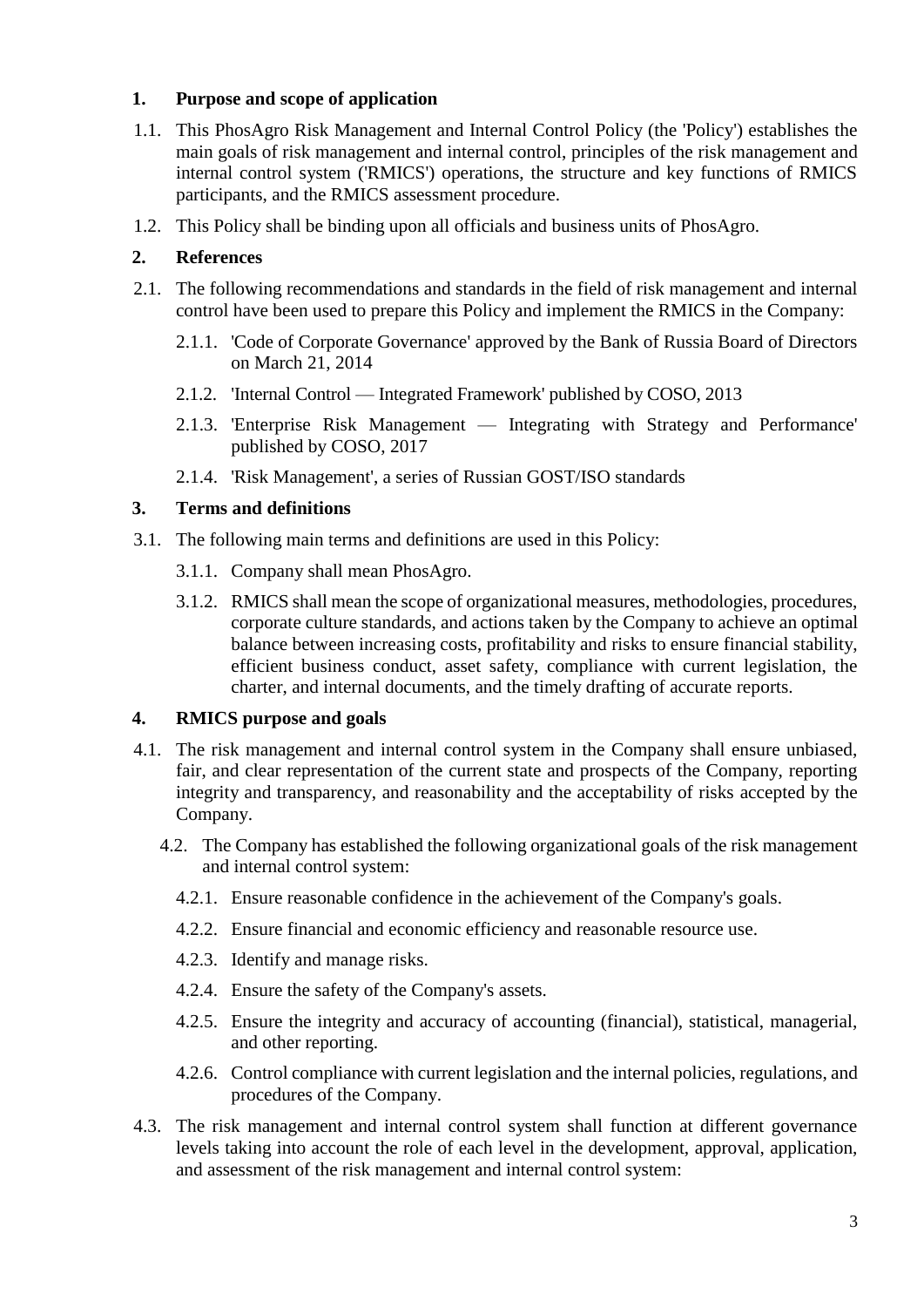- 4.3.1. At the operational level: by implementing and competing the necessary control procedures in operational processes.
- 4.3.2. At the organizational level: by organizing functions to coordinate the Company's activities in the risk management and internal control system and to support its operation (risk management, internal control, compliance control, quality control etc.).

# **5. RMICS principles and structure**

- 5.1. The Company RMICS structure is based on the following interrelated components identified in COSO publications 'Enterprise Risk Management — Integrating with Strategy and Performance' and 'Internal Control — Integrated Framework':
	- 5.1.1. Control environment, corporate governance, and culture.
	- 5.1.2. Strategy and goal setting.
	- 5.1.3. Risk assessment.
	- 5.1.4. Control procedures.
	- 5.1.5. Monitoring and review.
	- 5.1.6. Information, communications, and reporting.
- 5.2. The risk management and internal control system of the Company is based on the following principles:
	- 5.2.1. For the 'Control environment, corporate governance, and culture' component:
		- Oversight by the Board of Directors: The Board of Directors oversees the strategy and fulfils its corporate governance duties to support management in the implementation of the strategy and achievement of business goals.
		- Creation of the structure: Management under the oversight of the Board of Directors develops the organizational and operational structures, the system of reporting, and distribution of powers to achieve the Company's goals.
		- Corporate culture and primary values: The Board of Directors and management define the corporate culture and ensure commitment to its primary values, including ethical and fair business conduct, and risk awareness.
		- Competence: The Company strives to attract, develop, and retain employees with competences in line with its goals.
		- Independence: The Board of Directors demonstrates independence from Company management.
		- Responsibility: The Company creates mechanisms of personal liability in support of the risk management and internal control system.
	- 5.2.2. For the 'Strategy and goal setting' component:
		- Strategy and business goals: The Company takes into account risks when analysing alternative strategies and identifying business goals at different levels conforming to the strategy and supporting it.
		- Risk appetite: When formulating its strategy and business goals, the Company identifies its acceptable risk level in terms of value creation, conservation, and realisation.
	- 5.2.3. For the 'Risk assessment' component: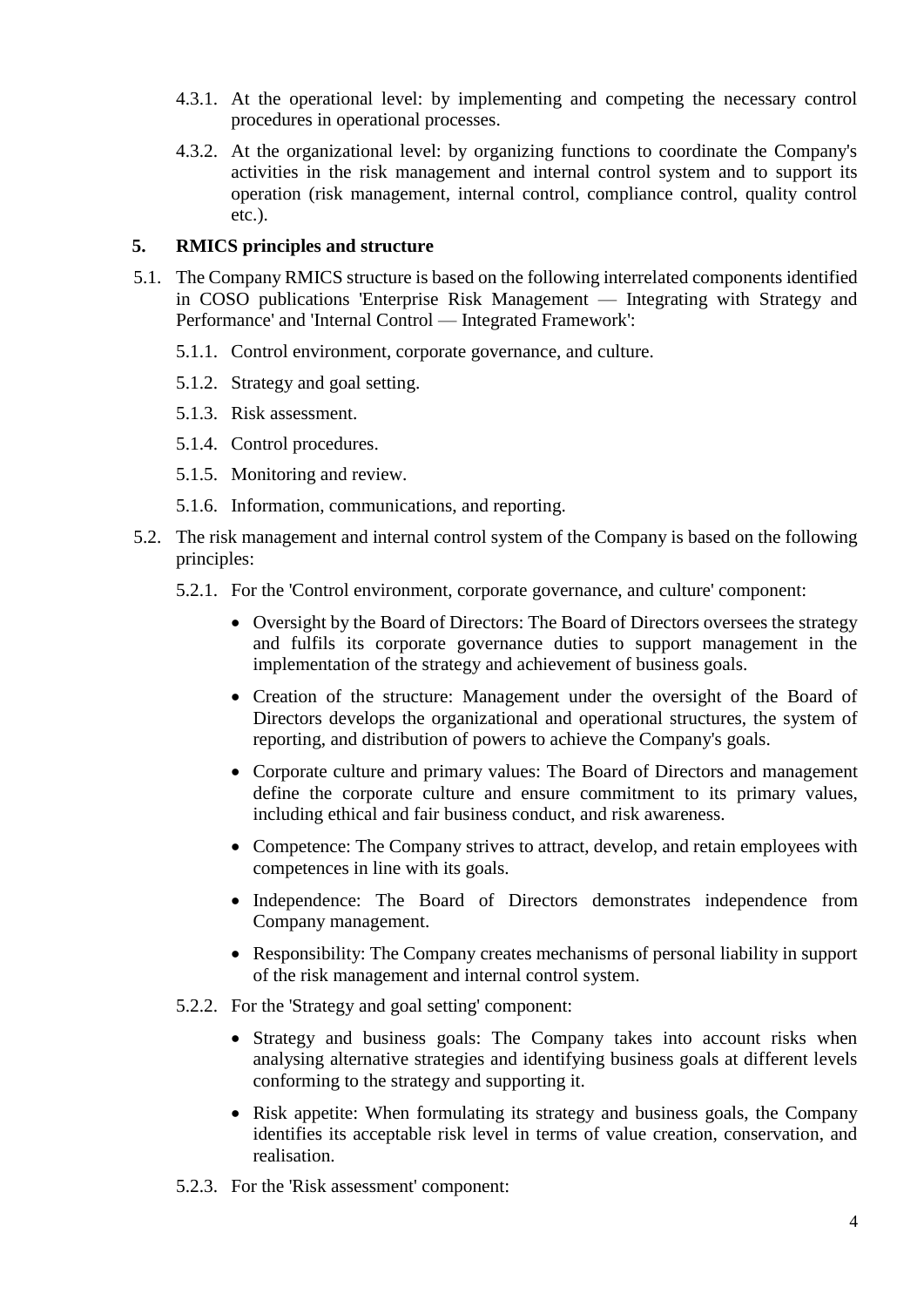- Risk identification: The Company identifies risks affecting its strategy and business goals.
- Assessment and prioritisation of risks: The Company evaluates risk significance and prioritises risks to choose response methods.
- Countering fraud: The Company takes into account potential fraud during risk assessment.
- 5.2.4. For the 'Control procedures' component:
	- Adequacy: The Company implements control procedures aimed at mitigating risks to the acceptable level.
	- Focus on technology: The Company implements control procedures to mitigate risks associated with the use and development of technology, including information technology.
	- Regulation and implementation: The Company implements control procedures by establishing them in the corresponding policies and using them in practice.
- 5.2.5. For the 'Monitoring and review' component:
	- Registration of changes: The Company evaluates and registers changes in due time that may have a significant impact on the risk management and internal control system.
	- Improvement: The Company strives to improve its risk management and internal control system with due regard for new opportunities.
	- Continuity: The Company ensures continuous monitoring to ensure that control procedures are implemented and functioning efficiently.
- 5.2.6. For the 'Information, communications, and reporting' component:
	- Information quality: The Company uses high-quality and relevant information to support its risk management and internal control system.
	- Internal communications: The Company ensures information exchange on its risk management and internal control system, inter alia, on its goals and allocation of responsibilities within the Company.
	- External communications: The Company ensures information exchange with external parties on risk management and internal control issues and submits corresponding reports.
	- Information technology: The Company strives to gain the maximum benefit from using information systems to support risk management and internal control.
- 5.2.7. The Company discloses its risk management and internal control system description in its annual report.

#### **6. Key functions of RMICS participants**

- 6.1. The functions of the main RMICS participants (the Board of Directors, executive bodies, internal audit commission, Internal Audit Directorate, Risk Management and Internal Control Directorate, and other business units) and the procedure of their interaction are set out in the internal documents of the Company.
- 6.2. The Company's Board of Directors defines the main principles and approaches toward RMICS organization, controls the activities of executive bodies, and performs other key functions: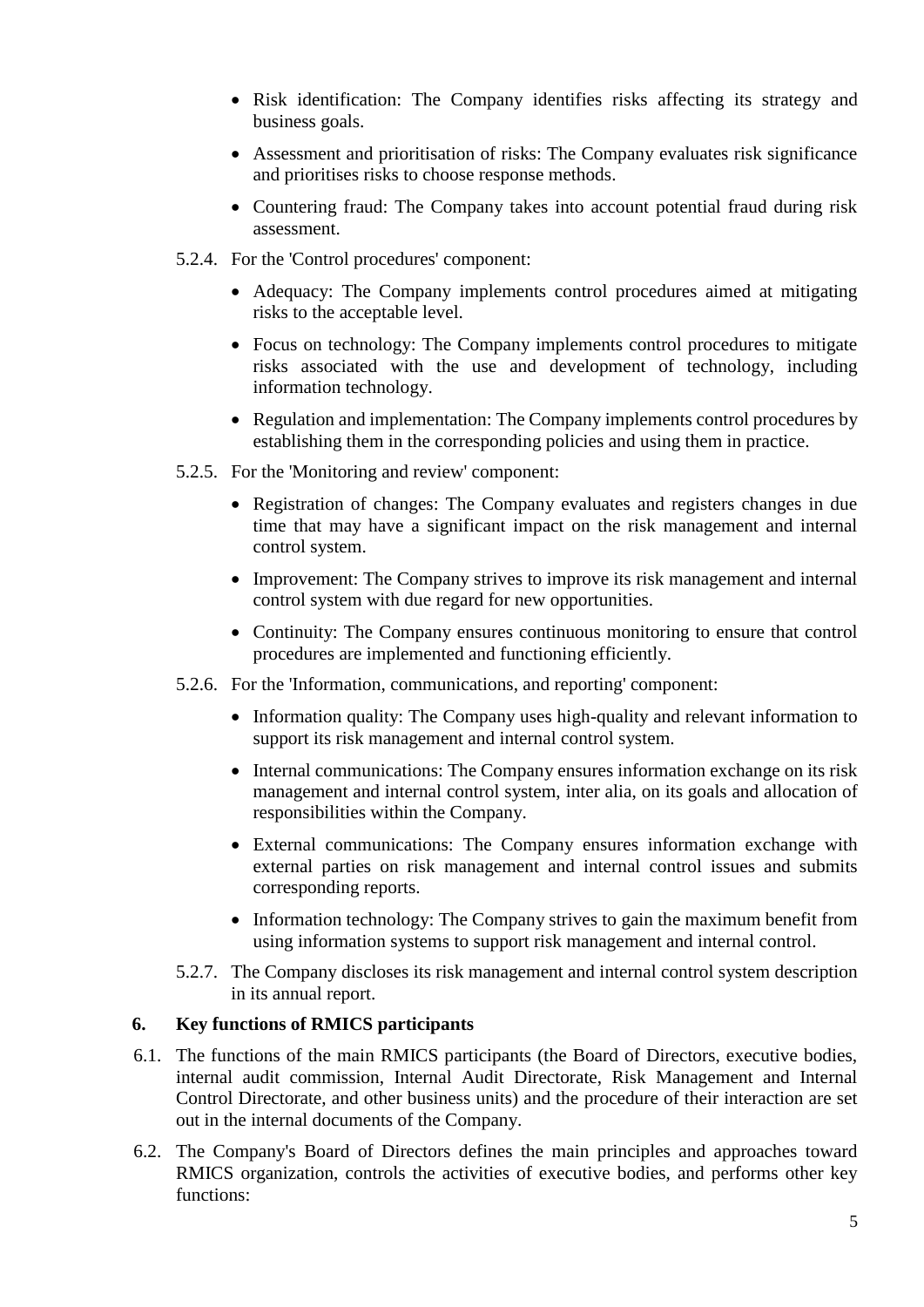- 6.2.1. Ensuring that the executive body acts in accordance with the approved development strategy and key business areas of the Company.
- 6.2.2. Ensuring fulfilment of the corporate governance practices in the Company.
- 6.2.3. Establishing the principles and approaches toward the organization of the risk management and internal control system in the Company, approving the risk management and internal control policy.
- 6.2.4. Analysing and assessing at least once annually the current risk management and internal control system.
- 6.2.5. Assessing the risks the Company is exposed to (both financial and nonfinancial risks, including operational, social, ethical, and environmental), establishing the acceptable risk level. (Furthermore, the Board of Directors strives to achieve the optimal balance of risk and profitability for the Company in general, with due regard for legislative requirements and the provisions of internal documents. During operations and transactions associated with an increased risk of capital and investment losses, decisions shall be made based on the reasonable risk level and the conformity of the acceptable risk level to the limits established in the Company.)
- 6.2.6. Ensuring the proper organization and efficient functioning of the information disclosure system and shareholder access to information about the Company.
- 6.2.7. Approving major transactions and interested-party transactions in cases established by the Federal Law 'On Joint-Stock Companies' and the Company's Charter.
- 6.3. The Company discloses information in its annual report on the performance of duties by the Board of Directors associated with its role in organizing an efficient risk management and internal control system.
- 6.4. The functions of the Strategy Committee under the Board of Directors in the field of risk management and internal control include the identification of strategic goals, implementation of the Company's strategy, and the elaboration of recommendations for the Board of Directors on amending the existing development strategy of the Company.
- 6.5. The functions of the Risk Management Committee under the Board of Directors include the elaboration of recommendations and proposals for the Board of Directors and other bodies of the Company as regards the identification of major risks, the elaboration of major risk control measures, and the improvement and development of the risk management system. For the purpose of exercising these functions, the Risk Management Committee of the Board of Directors shall do the following:
	- 6.5.1. Evaluate the efficiency of the risk management system organization in the Company and prepares recommendations for its improvement.
	- 6.5.2. Prepare proposals for the Company's Board of Directors:
		- On the risk management methodology, on the identification of the most significant risks of the Company for continuous monitoring and control, and recommendations for improving the risk management system.
		- On the substantiation of risk appetite.
		- On introducing amendments and supplements to the risk management and internal control policy.
	- 6.5.3. Interact with the Risk Management and Internal Control Directorate of the Company and the Risk Commission of the Company.
	- 6.5.4. Interact with Company management.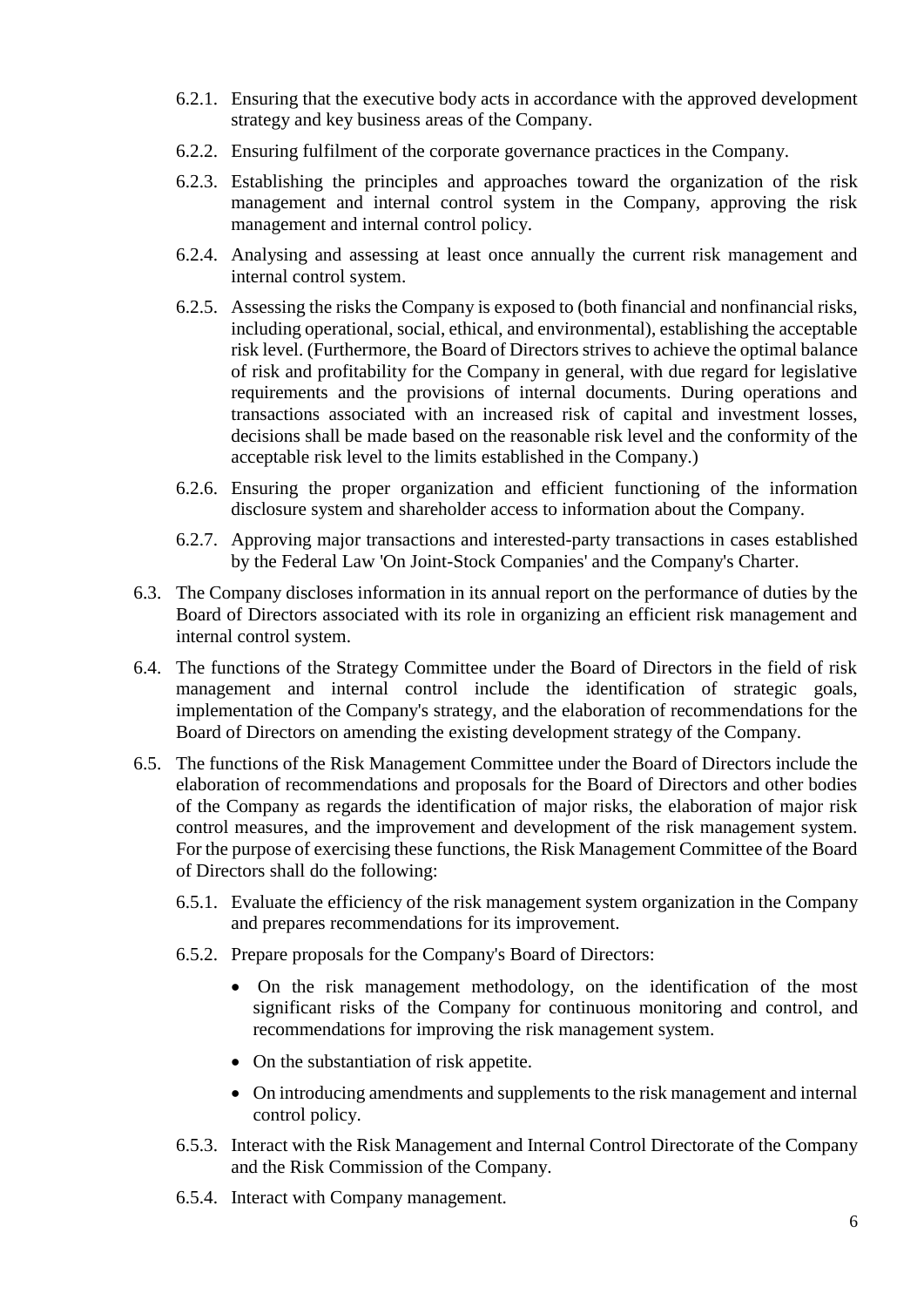- 6.5.5. Interact with other stakeholders.
- 6.5.6. Upon decision of the Board of Directors, other issues within the competence of the Risk Management Committee may also be considered.
- 6.6. The functions of the Audit Committee under the Board of Directors include:
	- 6.6.1. In the field of accounting (financial) reporting:
		- Ensuring the integrity, accuracy, and authenticity of the Company's accounting (financial) statements.
	- 6.6.2. In the field of risk management, internal control, and corporate governance:
		- Ensuring the reliability and efficiency of the risk management and internal control system, including the assessment of the efficiency of risk management and internal control procedures, and preparing proposals for their improvement.
		- Analysing and assessing the implementation of the risk management and internal control policy.
		- Control over the procedures ensuring compliance with legislative requirements and ethical standards, rules, and procedures of the Company, and requirements of exchange markets.
	- 6.6.3. In the field of countering unfair practices of the Company's employees and third parties:
		- Ensuring the efficient functioning of the notification system of potential unfair actions committed by the Company's employees and third parties as well as other violations in the Company.
		- Oversight of special investigations of potential fraud cases, unfair use of insider or confidential information.
		- Ensuring the implementation of measures adopted by the executive bodies of the Company in response to notifications about the potential unfair actions of employees and other violations.
- 6.7. The General Meeting of Shareholders elects the Review Committee (Review Officer) as the body in charge of monitoring the Company's financial and economic activities.
- 6.8. The Review Committee shall do the following:
	- 6.8.1. Review the financial and economic activities of the Company based on its annual performance results as well as any other time upon the initiative of the Review Committee (Review Officer), the decision of the General Meeting of Shareholders, the Board of Directors of the Company, or the demand of the Company's shareholder(s) jointly holding not less than 10% of the Company's voting shares.
	- 6.8.2. Conduct expert reviews of the data contained in the reports and other financial documents of the Company to verify their accuracy.
	- 6.8.3. Ensure compliance with the accounting and financial reporting procedures as well as with the legislative and regulatory acts of Russia in the course of the financial and economic activities of the Company.
	- 6.8.4. Resolve other issues, as provided for by the Federal Law 'On Joint-Stock Companies' and the Company's Charter.
- 6.9. The executive bodies of the Company create and support the functioning of an efficient risk management and internal control system. They also: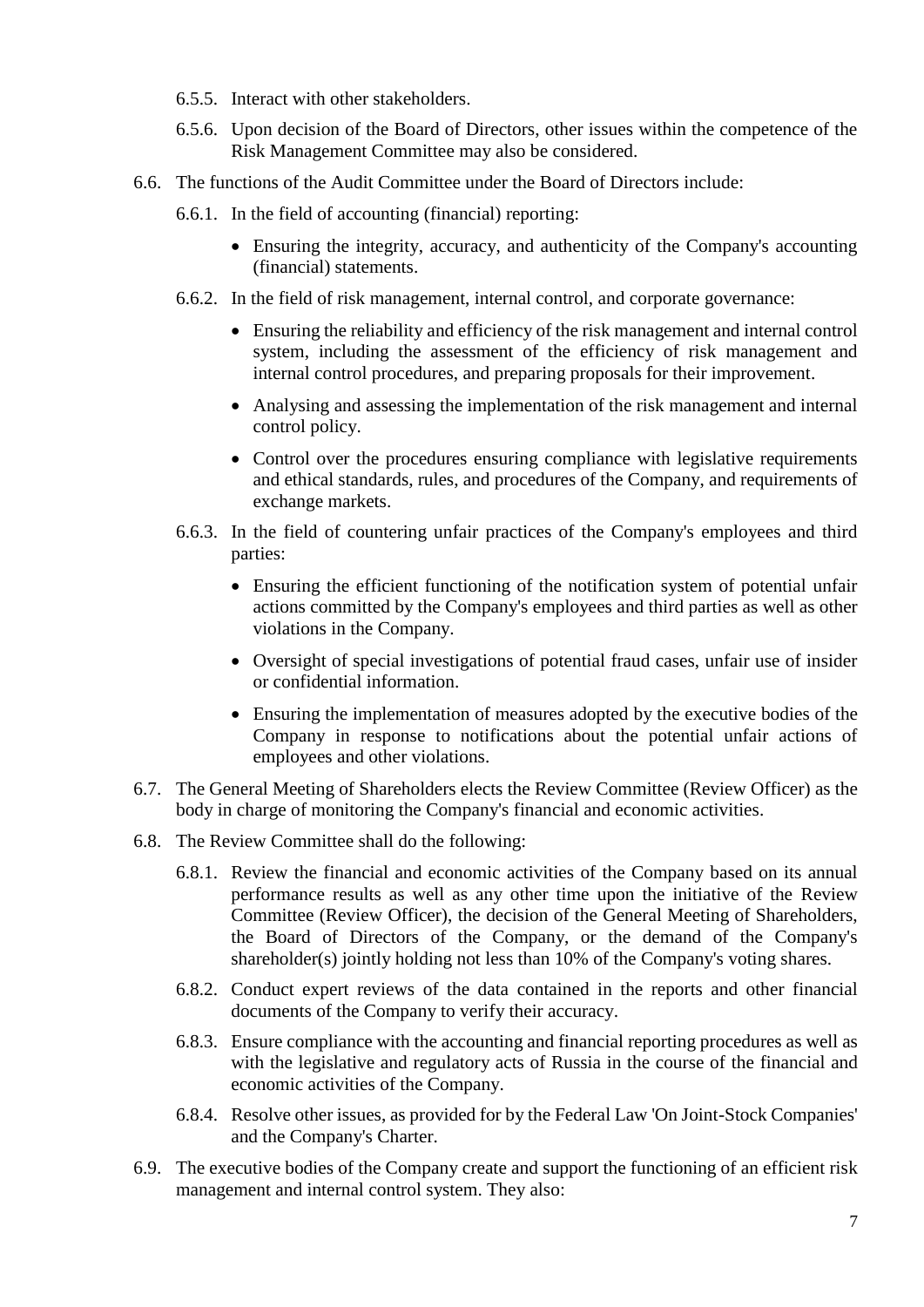- 6.9.1. Bear responsibility for the fulfilment of decisions of the Board of Directors regarding the organization of the risk management and internal control system.
- 6.9.2. Report to the Board of Directors on a regular basis on the functioning of the risk management and internal control system.
- 6.9.3. Allocate the powers, responsibilities, and liability for specific risk and internal control procedures between the Company's business units under their control or supervised by managers.
- 6.10. The Risk Commission is formed at the level of the Company's executive bodies. The functions of the Commission include the consideration of the status of risk management and of the efficiency of risk management activities. Based on risk management monitoring results, the Risk Commission prepares risk management proposals for the executive bodies and the Board of Directors.
- 6.11. The goals of the Company's Internal Audit Directorate include:
	- 6.11.1. Assist the executive bodies and employees of the Company in the development and monitoring of the implementation of procedures and activities to improve the risk management and internal control system.
	- 6.11.2. Coordinate operations with the external auditor of the Company and with persons providing consultancy services in the field of risk management and internal control.
	- 6.11.3. Internal audit of controlled entities within the framework of the established procedure.
	- 6.11.4. Prepare and submit to the Board of Directors and the executive bodies reports on the performance results of the Internal Audit Directorate (inter alia, reports containing information on the assessment results of the actual condition, reliability and efficiency of the risk management, internal control, and corporate governance system).
	- 6.11.5. Check compliance by the members of the executive bodies and employees of the Company with the provisions of laws and internal policies concerning insider information and combating corruption as well as compliance with the requirements of the code of ethics.
- 6.12. The goals of the Risk Management and Internal Control Directorate of the Company include:
	- 6.12.1. Overall coordination of risk management processes.
	- 6.12.2. Development of methodological documents to support the risk management process.
	- 6.12.3. Organization of risk management and internal control training of the Company's employees.
	- 6.12.4. Analysis of the Company risk portfolio and the elaboration of proposals for the strategy of responding to and reallocating resources for the management of corresponding risks.
	- 6.12.5. Formation of consolidated risk reporting.
	- 6.12.6. Prompt control of the risk management process by the Company's business units.
	- 6.12.7. Notification of the Board of Directors and executive bodies of the Company about risk management efficiency and other issues, as provided for by the Company's internal regulations.
- 6.13. In accordance with their functional responsibilities, heads of the Company's business units bear liability for the elaboration, documentation, implementation, monitoring, and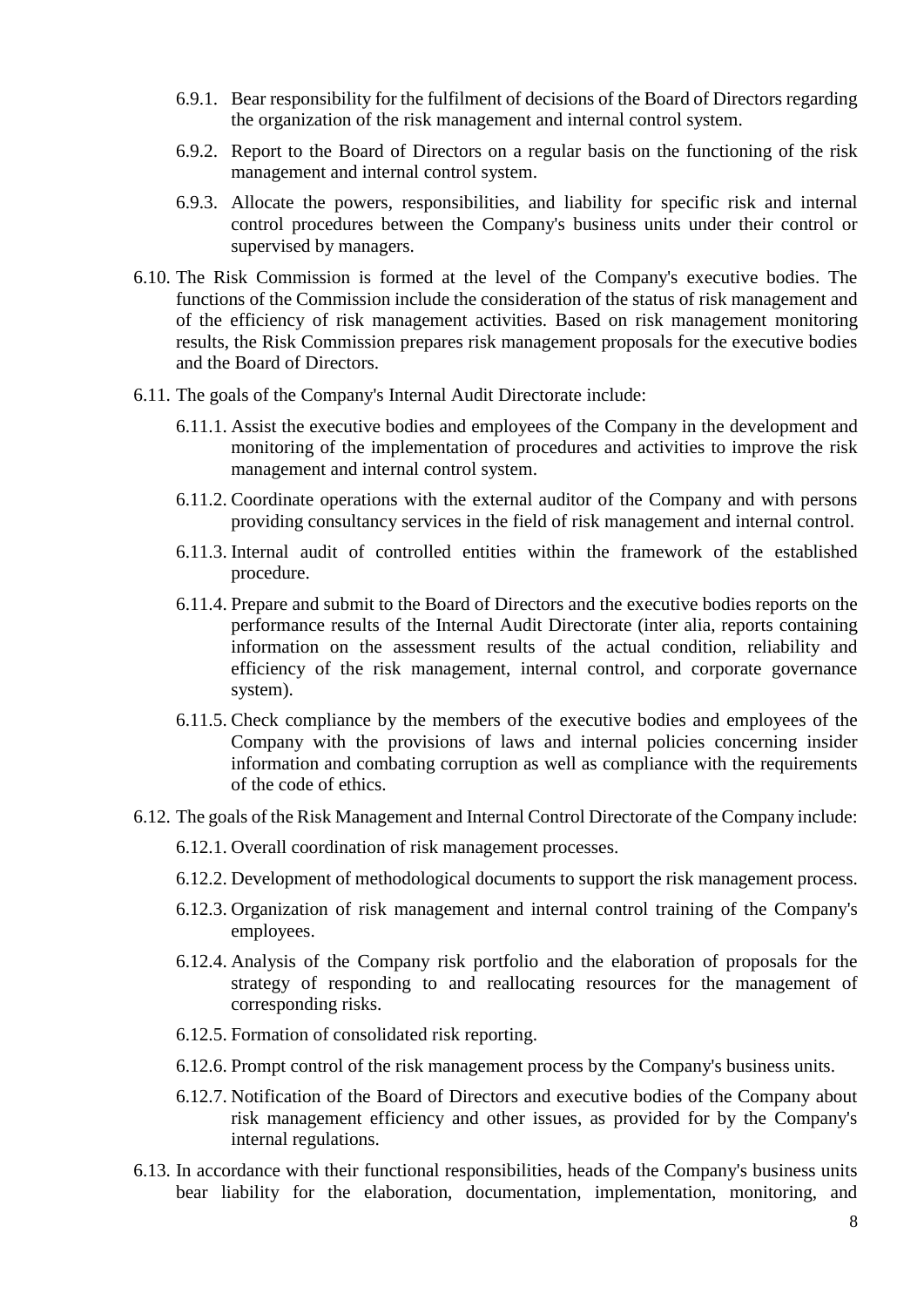development of the risk management and internal control system within the functional areas of business under their control.

- 6.14. The main goals of heads of the Company's business units related to RMICS within the functional areas of business under their control include:
	- 6.14.1. Identification and assessment of risks.
	- 6.14.2. Development and implementation of risk management measures.
	- 6.14.3. Analysis of risk management efficiency and the development of corrective actions.
- 6.15. The goals of the Company's employees within the framework of the risk management and internal control system include participation in the identification and assessment of respective risks as well as the efficient fulfilment of control procedures and risk management activities in accordance with job descriptions and the requirements of internal regulations.
- 6.16. The motivation system for the Company's employees shall be formed with due regard for the general risk management policy of the Company.
- 6.17. The risk management and internal control system shall provide for a scope of measures designed to prevent corruption, mitigate reputation risks and risks of Company liability for bribing officials, inter alia, to approve the anticorruption policy, which puts forth the measures designed to form the respective elements of corporate culture, organizational structure, and anticorruption rules and procedures.
- 6.18. The risk management and internal control system shall provide for a hotline, which is a safe, confidential, and accessible way of notifying the Board of Directors (Audit Committee of the Board of Directors) and the Internal Audit Directorate about the violations of laws, internal procedures, and code of ethics by any of its employee or any member of the management body or the body in charge of monitoring financial and economic activities.

#### **7. RMICS assessment procedure**

- 7.1. The Board of Directors shall consider issues of the organization, functioning, and efficiency of the risk management and internal control system at least once annually and shall provide recommendations for its improvement, if necessary. Information on the results of consideration by the Board of Directors of the risk management and internal control system efficiency shall be submitted to shareholders in the annual report.
- 7.2. The RMICS assessment may be based on the data in the reports received on a regular basis from the executive bodies, Internal Audit Directorate, and external auditors of the Company as well as on the observations of the Board of Directors and the information received from other sources. The frequency of the analysis and assessment of the risk management and internal control system is determined taking into account the nature and extent of the Company's activity, acceptable risks, and changes in the Company's activities.
- 7.3. For the purpose of ensuring the independent nature of the assessment of the reliability and efficiency of the risk management and internal control system, the Internal Audit Directorate conducts internal audits either on its own or involving an independent external organization.
- 7.4. The assessment of risk management system efficiency may include:
	- 7.4.1. Verification of the adequacy and maturity of risk management system elements (goals and tasks, infrastructure, process organization, regulatory and methodological support, interaction of business units within the frames of the risk management system, reporting).
	- 7.4.2. Verification of the completeness of the identification and accuracy of risk assessment by Company management at all governance levels.